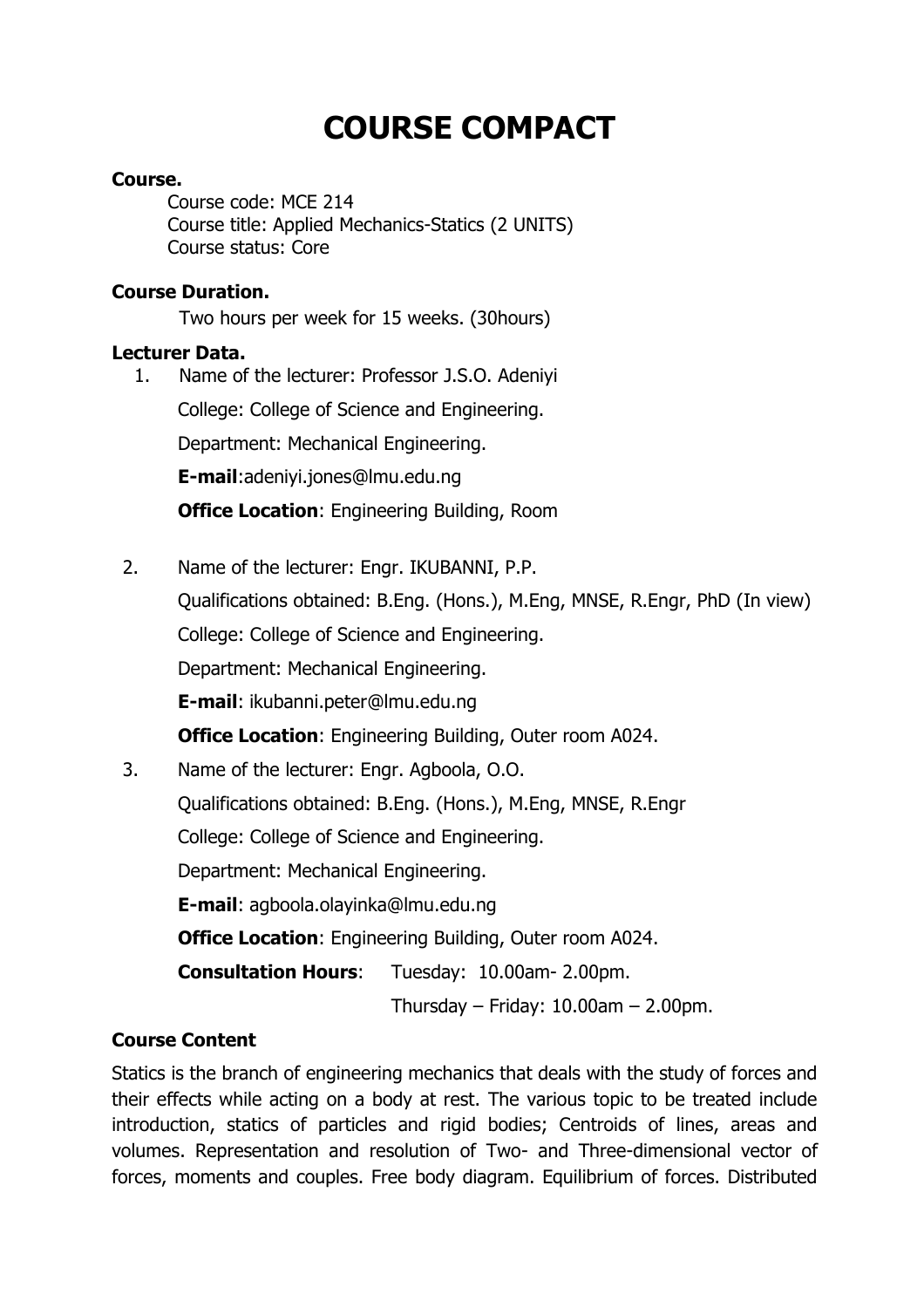forces; centres of gravity and mass. Moments of inertia. Analysis of trusses, frames and machines. Friction, and virtual work.

#### **Course Description**

This course introduces Engineering students to mechanics fundamental concepts and principles, force and equilibrium of particles, resultant and resolution of forces, Newton first law of motion, Free body diagram. forces of particles in space, equilibrium of particle in space. Force defined by its magnitude and two points on its line of action. Rigid bodies, principle of transmissibility, moment of force, moment of couple, equivalent systems of forces, equilibrium of 2-dimensional rigid bodies, equilibrium of 3-dimensional rigid bodies, distributed forces such as centroids and centre of gravity, areas and lines and volumes. Analysis of trusses, frames and machines, force in beams and cables, friction, moment of inertia of area, moment of inertia of mass and virtual work.

# **Course Justification**

The understanding of the fundamental concept and principles in mechanics will help the students to be able to analyze engineering problems in simple and logical manner.

# **Course objectives**

At the end of the course students would be able to:

- 1. Understand the fundamental concept and principles in mechanics.
- 2. Analyze the different forces acting on different component parts such as frames, trusses, wedges etc.
- 3. Acquire the skills and knowledge in determining the moment of inertia, moment of force, moment of couple, equilibrium of 2- force body and 3-force body.
- 4. Explain the laws of dry friction and the importance of friction to engineering as well as machine.

#### **Course Requirement**

Students should have intensive knowledge on Newton's law of motions, Vectors, Trigonometry and moment before they can embark on this course.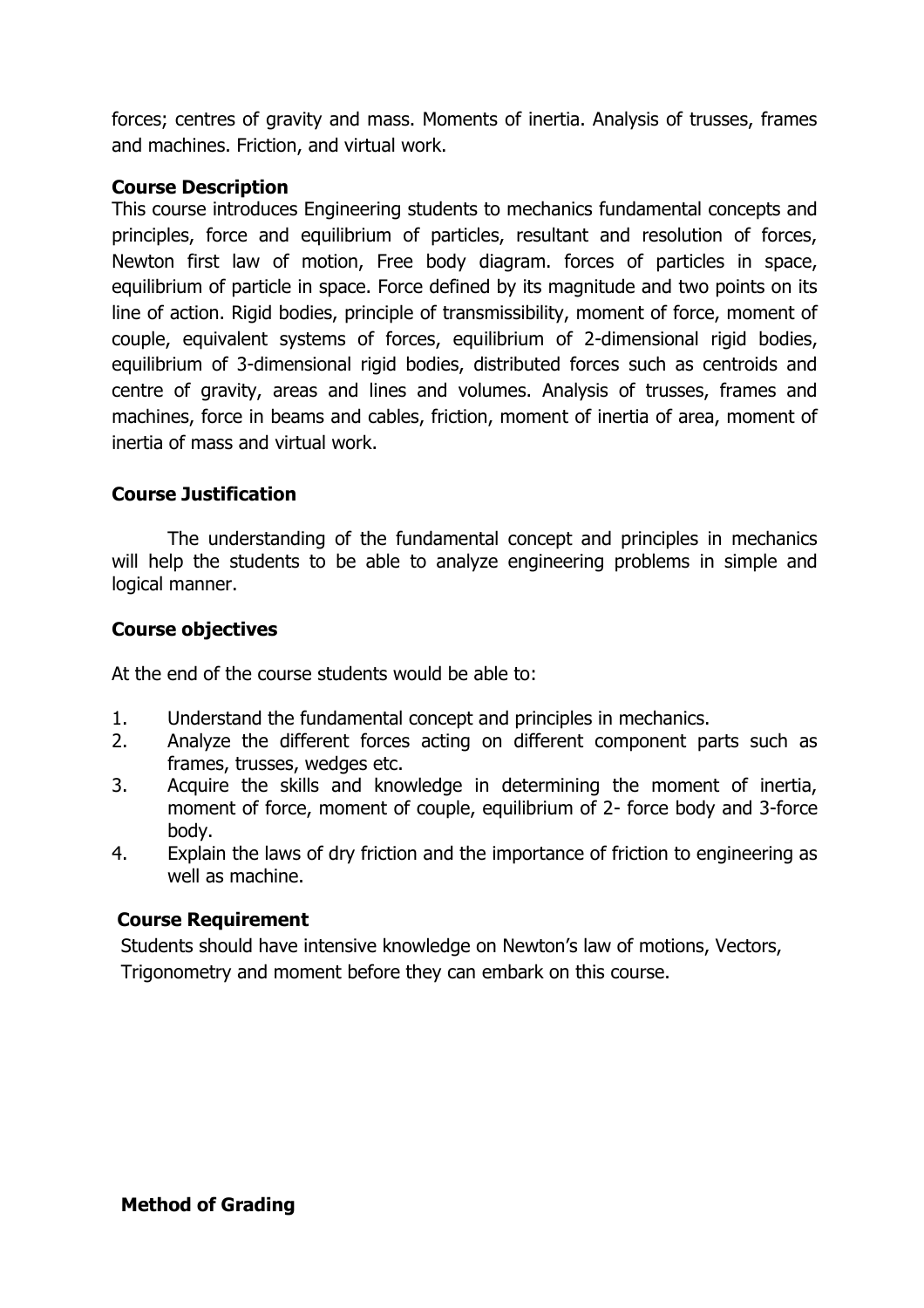| S/N          | <b>Grading</b>           | Score $(\% )$ |
|--------------|--------------------------|---------------|
|              | Assignment               | 10            |
| 2.           | <b>Test</b>              | 10            |
| $\mathbf{R}$ | Term paper               | 10            |
|              | <b>Final Examination</b> | 70            |
|              | <b>Total</b>             | 100           |

# **Course Delivery Strategies**

- 1. Provision of detailed explanation in class on the topic.
- 2. Provision of adequate illustration on the board.
- 3. Making lecturing periods interactive.
- 4. Giving the students class work during the lecture period.
- 5. Giving take-home assignments at the end of each lecture.

# **COURSE OUTLINES**

#### **Module 1**

Week 1: Introduction: What is mechanics? Fundamental concepts and principles, system of units

Week 2: Statics of particles (forces in a plane): Force and equilibrium of a particle, resultant of two forces, vectors addition, force resolution, concurrent forces, Newton first law of motion. Free body diagram

Week 3: Statics of particles (forces in space): Rectangular component of a force, concurrent force addition, equilibrium of particle in space. Force defined by its magnitude and two points on its line of action

#### **Module 2**

Week 4: Rigid bodies: external and internal forces; principle of transmissibility, moment of force, moment of couple, equivalent systems of forces.

Week 5: Equilibrium of 2-dimensional rigid bodies: Reactions at supports and connections, statically indeterminate reactions, equilibrium of 2-force body.

Week 6: Equilibrium of 3-dimensional rigid bodies: Reactions at supports and connections, statically indeterminate reactions, equilibrium of 3-force body.

**Module 3**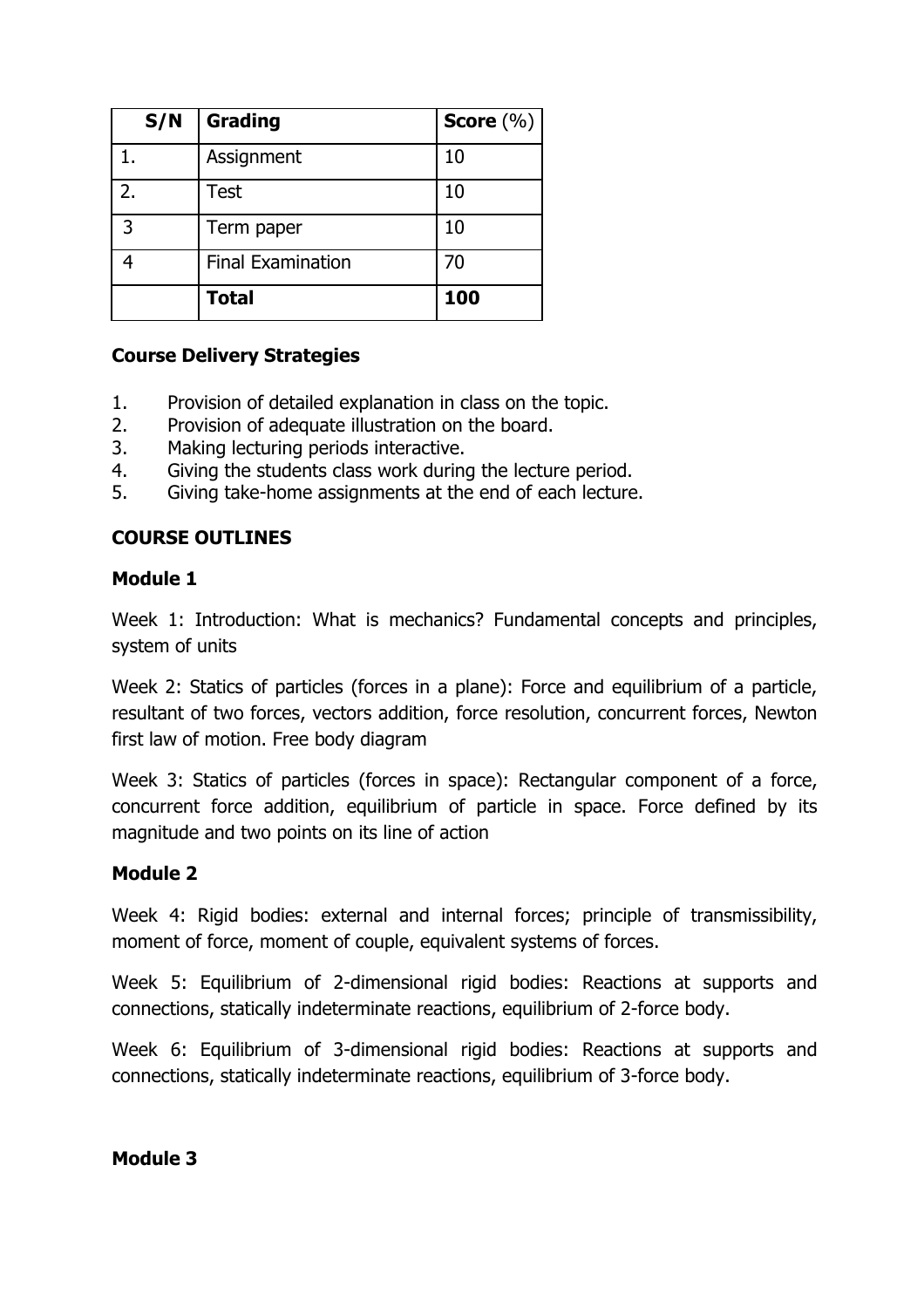Week 7: Distributed forces: Centroids and centers of gravity; areas and lines and volumes

Week 8: Analysis of trusses: Definition, simple trusses, analysis of trusses by method of joints and sections

Week 9: Frames and machines: Multiforce members of structures, analysis of frame, machines.

#### **Module 4**

Week 10: Force in beams and cables: Introduction, types of loading and support, shear and bending moment.

Week 11: Friction: Introduction, laws of dry friction, angles of friction. Wedges, threaded screws, axle friction, disk friction, rolling resistance and belt friction.

Week 12: Moment of inertia of areas: Determination, Second moment of area, radius of gyration, parallel-Axis theorem.

# **Module 5**

Week 13: Moment of inertia of mass: Determination for 3-dimensional bodies, Parallel-Axis theorem, moment of inertia of thin plates.

Week 14: Virtual work: Introduction, concept of virtual work, principle of virtual work and its application, mechanical efficiency, potential energy and equilibrium, stability of equilibrium.

Week 15: Revision.

**Tutorials:** Questions will be given to the student at the end of each lecture.

**STRUCTURE OF PROGRAMME/METHOD OF GRADING:** Regular assignment constitutes a part of the continuous assessment (10%), mid semester examination (10%), test (10%) and semester examination (70%).

# **RECOMMENDED BOOKS**

Vector Mechanics for Engineers: Statics (3 Ed) by Ferdinand P. Bear and Russell Johnston, Jr

Applied Mechanics (3rd Edition) by J. Hannah and M.J. Hillier

Solution Manual to accompany Beer-Johnston: Vector Mechanics for Engineers: Statics (2 Ed)

A textbook of Engineering Mechanics by R.S. Khurm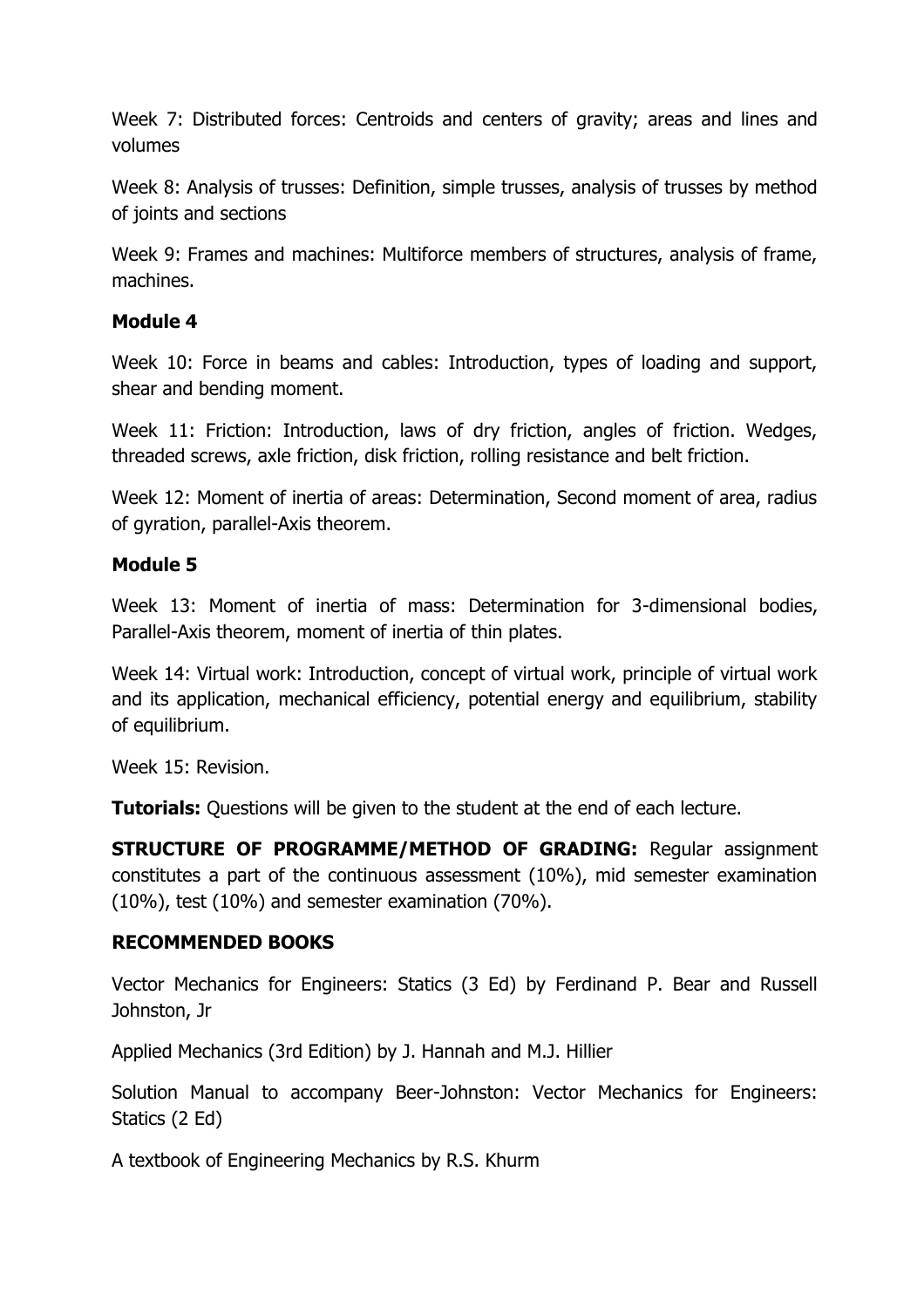# COURSE CONTENT

Week 1: Introduction: What is mechanics? Fundamental concepts and principles, system of units.

#### **Objective:**

The Students should be able to understand the fundamental concepts and principles involved in mechanics and also the system of units.

#### **Description:**

First Hour: Introduce the Students to the meaning of mechanics, its fundamental concepts and principles.

Second Hour: The system of units.

#### **Study Question**

1. What are the basic concepts and principles involved in mechanics?

**Week 2**: Statics of particles (forces in a plane): Force and equilibrium of a particle, resultant of two forces, vectors addition, force resolution, concurrent forces, Newton's first law of motion, free body diagram.

#### **Objectives**:

At the end of the class students should be able to

- 1. Find the resultant of two forces, add vectors and find the resultant of several concurrent forces.
- 2. Determine the resolution of a force into components, do the addition of forces by summing X and Y components.
- 3. Apply the Newton's first law of motion to solve problems.
- 4. Solve problems involving equilibrium and free body diagrams and tp do the addition of concurrent forces in space.

#### **Description:**

First Hour: Forces and equilibrium of a particle, resultant of two forces, vectors addition.

Second Hour: Force resolution, concurrent forces, Newton's first law of motion, free body diagrams.

#### **Assignments**:

1. Find the magnitude and direction of the resultant of the two forces shown knowing that  $P = 300N$  and  $Q = 400N$ .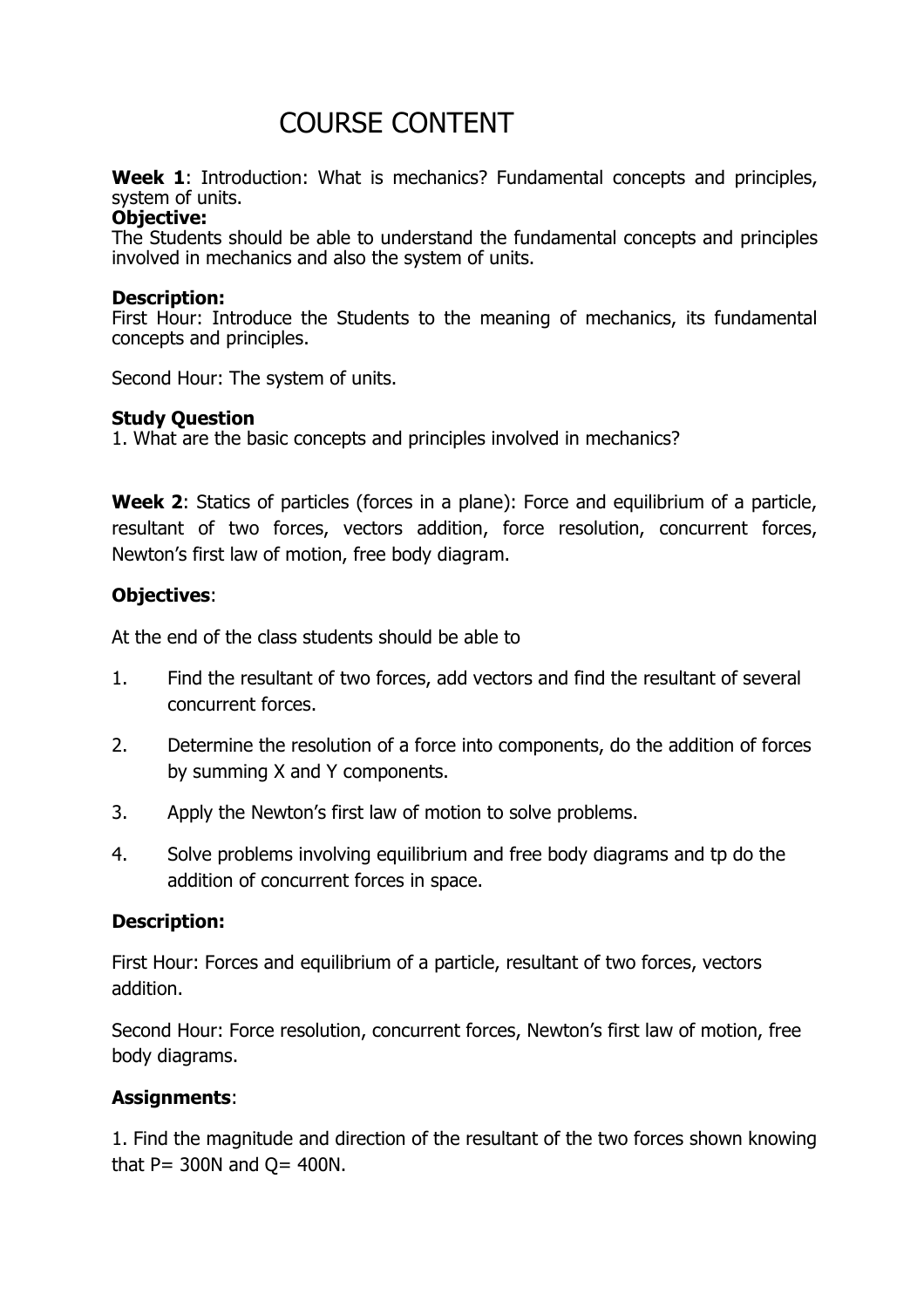**Week 3**: Statics of particles (forces in space): Rectangular component of a force, concurrent force addition, equilibrium of particle in space, Force defined by its magnitude and two points in its line of actions.

# **Objectives:**

The Students should be able to:

- 1. Draw a free-body diagram of the particle and resolve each of the forces into rectangular components.
- 2. Apply vectors in the addition of concurrent forces in space.

# **Description:**

First Hour: Students are taught rectangular components of a force, concurrent force addition.

Second Hour: Equilibrium of particles in space, force defined by its magnitude and two points on its line of action.

#### **Study Questions:**

**Week 4:** Rigid bodies: External and internal forces; principle of transmissibility, moment of force, moment of couple, equivalent systems of forces.

# **Objective:**

Students at the end of the lecture should be able to:

- 1. Differentiate between external and internal forces and to explain the principle of transmissibility.
- 2. Apply the principle of moment to real life engineering problems.
- 3. Determine the moment of couple.

#### **Description:**

First hour: Explanation of external and internal forces, principle of transmissibility and moment of force.

Second Hour: Moment of couple and equivalent systems of forces

# **Study Questions:**

**Week 5:** Equilibrium of 2-Dimensional rigid bodies: Reactions at supports and connections, statically indeterminate reactions, equilibrium of 2-force body.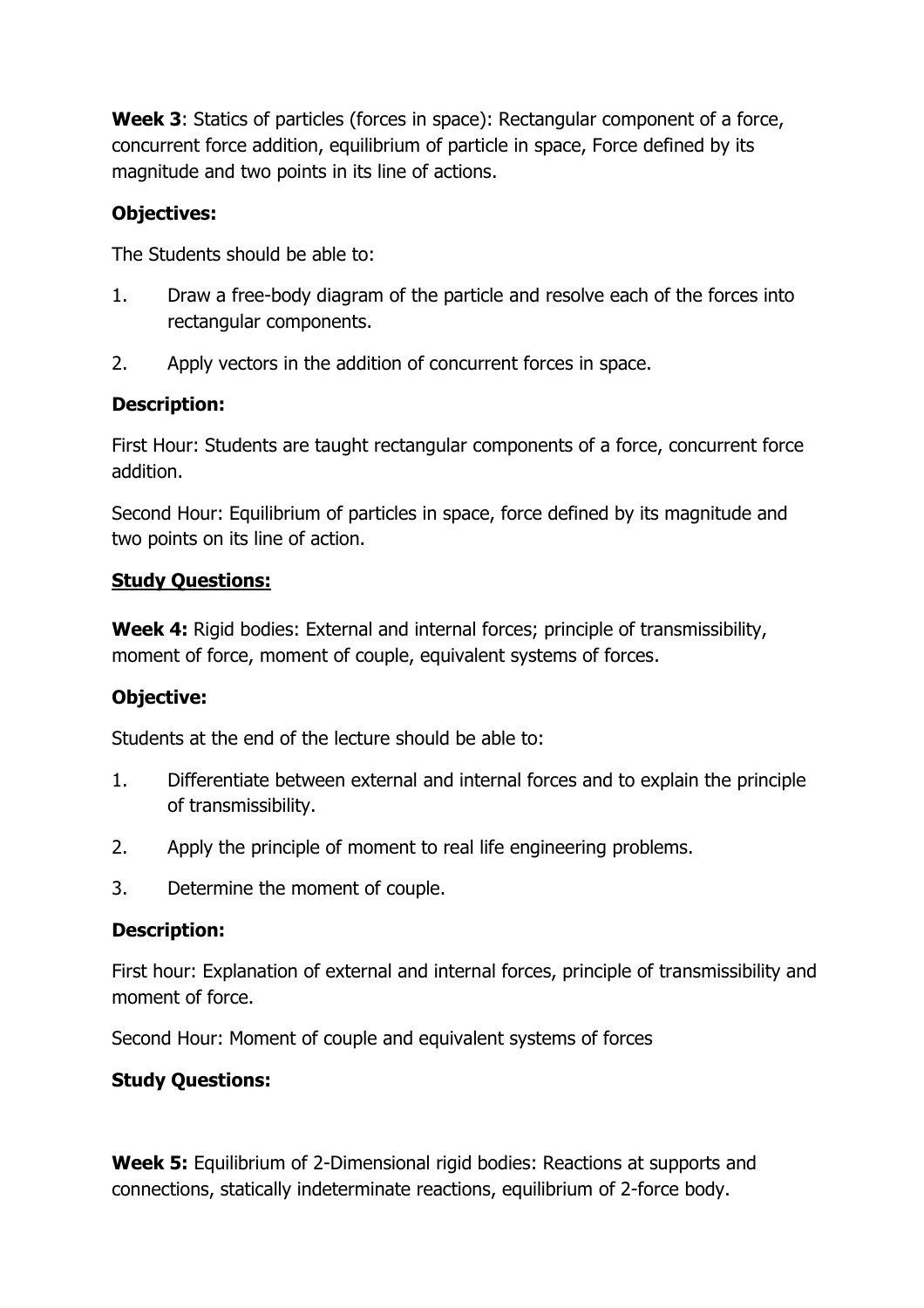# **Objectives:**

At the end of the lecture students should to:

- 1. Apply the principle of moment to solve real life engineering problems in 2 dimensional rigid bodies.
- 2. Understand the basis of statically indeterminate reactions and using it to solve problems.
- 3. Explain the equilibrium of a two-force body

# **Description:**

First Hour: Equilibrium of 2-dimensional rigid bodies: Reactions at supports and connections.

Second Hour: Statically indeterminate reactions, equilibrium of 2-force body.

# **Study Question:**

**Week 6:** Equilibrium of 3-dimensional rigid bodies: Reactions at supports and connections, statically indeterminate reactions, equilibrium of 3-force body.

# **Objectives:**

At the end of the lecture, students should be able to:

- 1. Apply the principle of moment to solve real life engineering problems in 3 dimensional rigid bodies.
- 2. Understand the basis of statically indeterminate reactions and using it to solve problems.
- 3. Explain the equilibrium of a three-force body

# **Description:**

Fist Hour: Equilibrium of 3-dimensional rigid bodies: Reactions at supports and connections.

Second Hour: Statically indeterminate reactions, equilibrium of 3-force body.

#### **Study Question**

**Week 7:** Distributed forces: Centroids and centre of gravity; areas and lines and volumes.

**Objective:** To expose the students to how to determine the centre of gravity of a two-dimensional body and to find the centroids of areas and lines and volumes.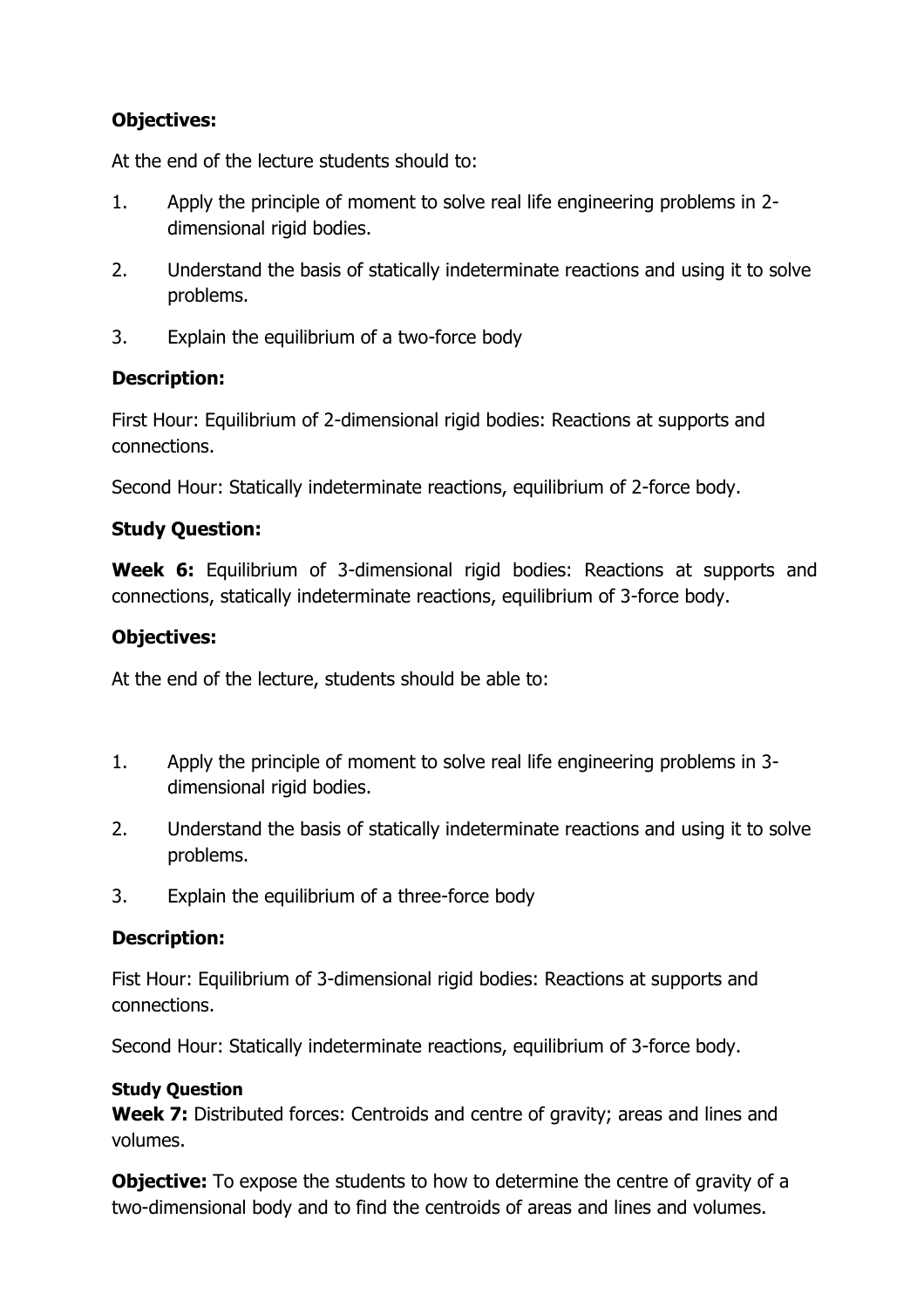# **Description:**

First Hour: Centre of gravity, centroids of areas and lines are taught.

Second Hour: Centroids of a volume are taught.

**Week 8:** Analysis of Trusses: Definition, simple trusses, analysis of Trusses by the method of joints.

# **Objective:**

The Students should be able to explain the importance of trusses in engineering and be able to analyse Trusses by the method of joints.

# **Description:**

First Hour: Definition of trusses, simple trusses

Second Hour: analysis of trusses by method of joints.

# **Study Question:**

**Week 9:** Frames and Machines: Multiforce members of structures, analysis of frames, machines.

#### **Objectives:**

At the end of the lecture Students should understand

- 1. How to analyse forces in frames.
- 2. How to analyse forces in machine

# **Description:**

First Hour: Analysis of frames with worked examples.

Second Hour: Analysis of machines with worked examples.

#### **Assignment:**

**Week 10:** Forces in beams and cables: Introduction, types of loading and support, shear and bending moment.

# **Objectives:**

At the end of the lecture students should be able to:

1. Analyze the internal forces in beams and cables.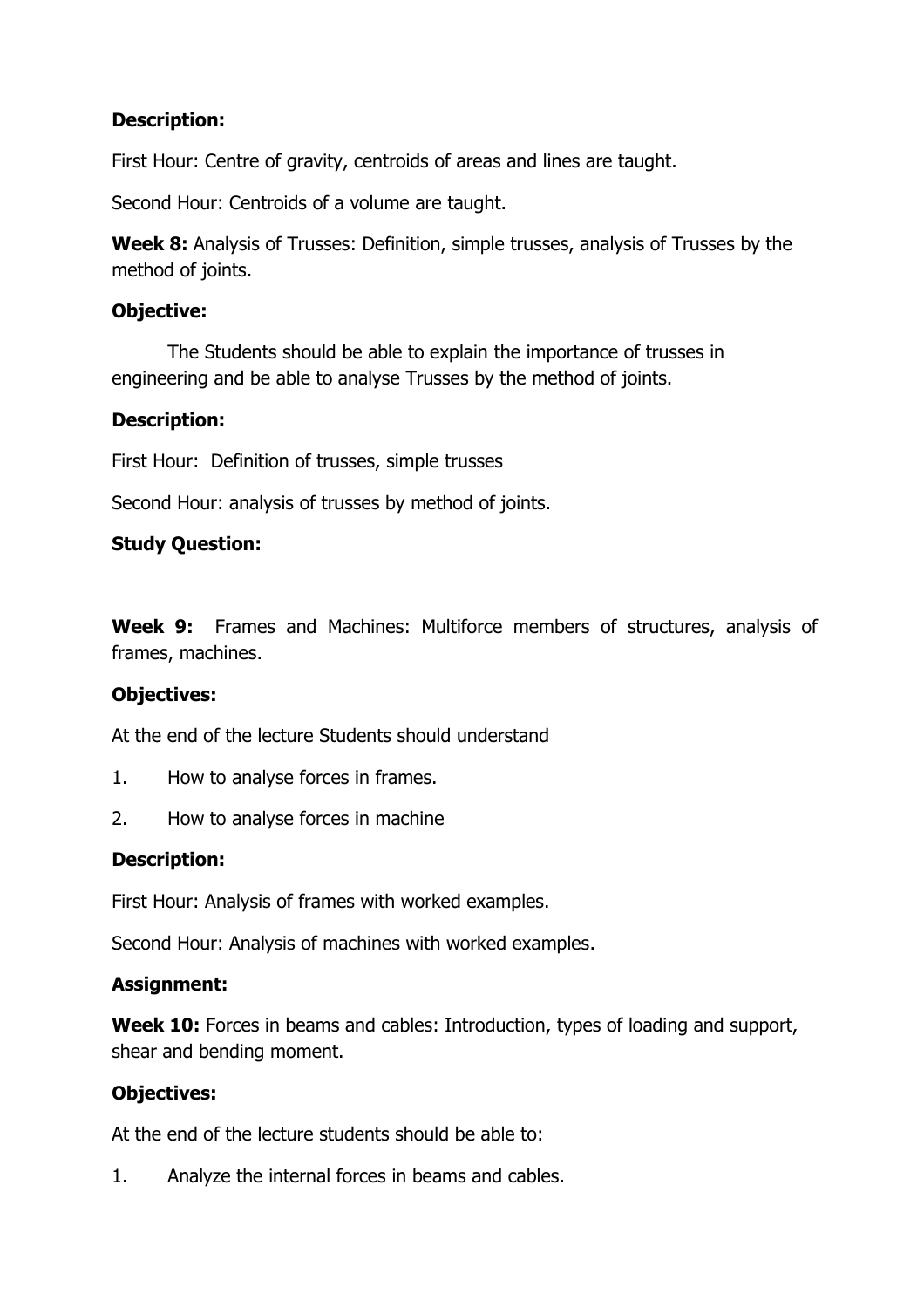- 2. List the various types of loading and support.
- 3. Determine the shear and bending moment in a beam and also be able to draw the shear and bending moment diagrams.

#### **Description:**

First Hour: Forces in beams and cables, Introduction to loading and support

Second Hour: Shear and bending moment.

**Week 11:** Friction: Introduction, laws of dry friction, angles of friction, Wedges, threaded screws, axle friction, disk friction, rolling resistance and belt friction.

# **Objectives:**

At the end of the lecture, students should understand:

- 1. The concept of friction
- 2. The analysis of wedges, threaded screws, axle friction, disk friction, rollinr resistance and belt friction.

#### **Description:**

First Hour: Introduction to friction, laws of dry friction, angles of friction, wedges.

Second Hour: Threaded screws, axle friction, disk friction, rolling resistance and belt friction.

**Week 12:** Moment of inertia of areas: Determination, second moment of area, radius of gyration, parallel axis theorem.

#### **Objectives:**

The students should be able to:

- 1. Compute the moment of inertia of various areas with respect to x and y axes.
- 2. Determine the second moment of area.
- 3. Analyze the radius of gyration and parallel axis theorem.

#### **Description:**

First Hour: Moment of inertia of areas, determination of the moment of inertia of an area by intergration.

Second Hour: Radius of gyration and parallel axis theorem.

**Week 13:** Moment of inertia of mass: Determination for 3-dimensional bodies, parallel axis theorem, and moment of inertia of thin plates.